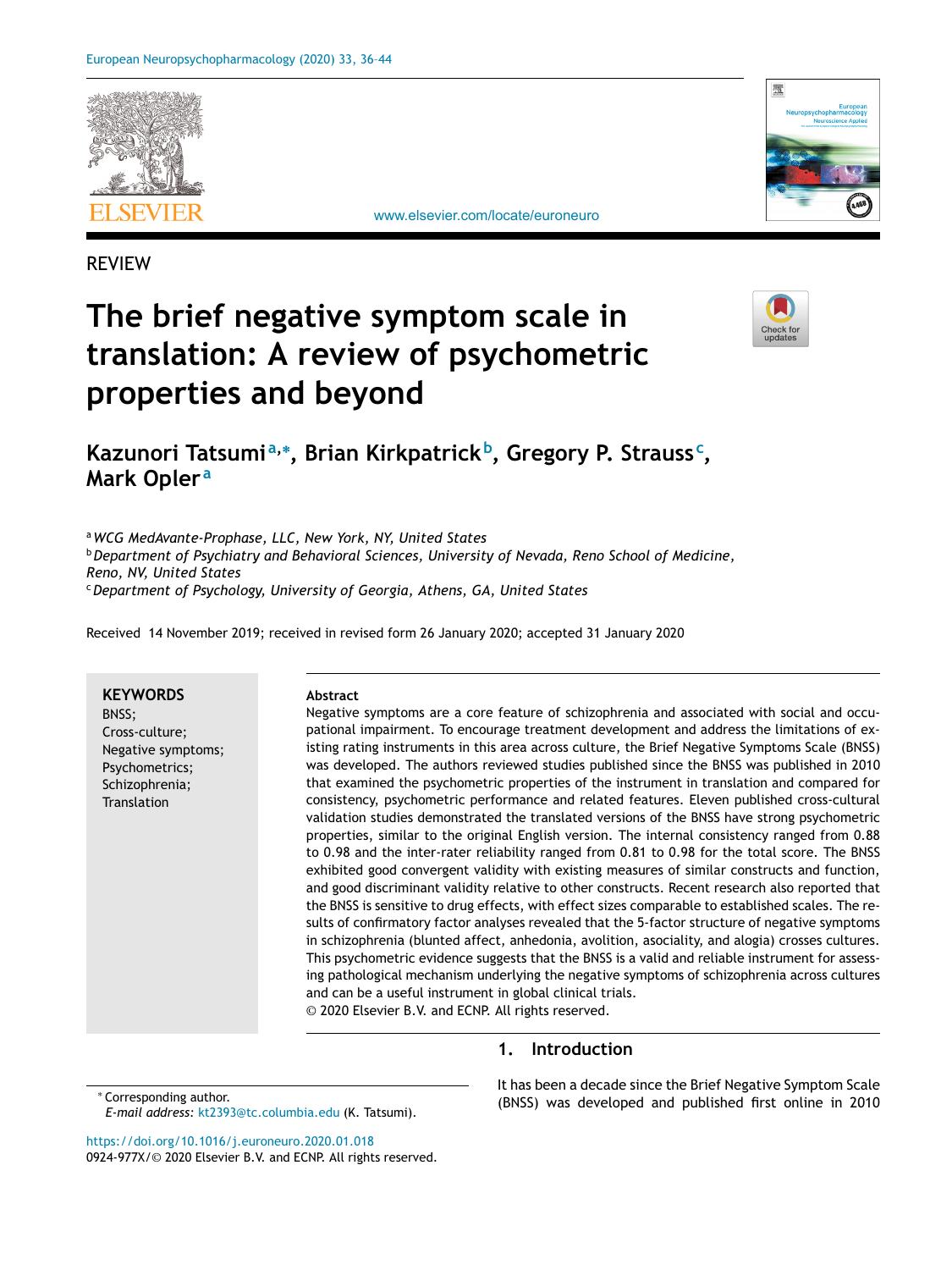[\(Kirkpatrick](#page-7-0) et al., 2011). The BNSS originally grew out of work done at the U.S. National Institute of Mental Health (NIMH) sponsored Consensus Development Conference on Negative Symptoms held in 20,005 [\(Kirkpatrick](#page-7-0) et al., 2006). The conference recognized five commonly accepted domains of negative symptoms including anhedonia, asocialty, avolition, blunted affect and alogia, and necessity of developing new assessments that measure these five constructs per modern conceptualizations.

As the BNSS is designed to assess the presence and severity of the five consensus domains of negative symptoms of schizophrenia, it is a second-generation negative symptom scale. The first-generation scales included negative symptoms as one of the elements of the overall evaluation of schizophrenia. Such scales include the Brief Psychiatric Rating Scale (BPRS) (Overall and [Gorham,](#page-8-0) 1962) and the Positive and Negative Syndrome Scale (PANSS) (Kay et al., [1987\)](#page-7-0). The Scale for the Assessment of Negative Symptoms (SANS) [\(Andreasen,](#page-7-0) 1982, [1989\)](#page-7-0) had more detailed evaluations and were intended to assess negative symptoms only, though it includes inappropriate affect and impaired attention items that are no longer considered as negative symptoms. The BNSS and Clinical Assessment Interview for Negative Symptoms (CAINS) [\(Kring](#page-8-0) et al., 2013) reflect the consensus points stated by the Consensus Development Conference.

The BNSS consists of 13 items which are organized into six subscales, consisting of the five consensus domains and an item that measures a decrease in normal distress. It is concise and can be rated following a 10–15 min interview. A manual with a semi-structured interview guide, a worksheet, and scoresheet are part of the scale and they were developed to standardize the scale administration and to achieve higher inter-rater reliability. Initial psychometric studies of the original English version of the BNSS demonstrated excellent psychometric properties, including inter rater reliability, test-retest reliability, internal consistency, convergent validity, discriminant validity, and construct validity [\(Strauss](#page-8-0) et al., 2012a, [b\)](#page-8-0).

To be applicable for use in clinical trials, newly developed scales require extensive validation across languages and cultures. When clinical trials are conducted internationally, it is imperative to attend to cultural influences on clinical assessment tools to help ensure that data can be properly interpreted across regions and be reasonably pooled for analysis. Cross-cultural literature has consistently shown that the expression of the same phenomena in psychiatry can differ substantially across cultures [\(Kirmayer,](#page-7-0) 2001). In schizophrenia specifically, prior studies demonstrate comparisons between populations on the same rating scale can reveal meaningful differences––including perceived importance by both patients and clinicians––on phenomena such as social withdrawal [\(Aggarwal](#page-7-0) et al., 2012). However, while expression and perceived clinical importance of symptoms may differ, some studies demonstrate that certain phenomenological structures are highly conserved, such as the relatively robust findings on factor analyses across cultures, particularly with respect to negative symptoms [\(Emsley](#page-7-0) et al., 2001).

In order to further these goals and to advance the assessment of negative symptoms, research studies have been focused on translating and testing the BNSS across languages and cultures. On the verge of the tenth anniversary, the present paper reviews the currently available translations and the reliability and validity results of cross-cultural studies that have used the BNSS in translation in populations in different countries are compared for consistency, psychometric performance, and related features. Qualitative comparisons and inquires, including clinician perceptions of the relative ease of use of the BNSS, the relevance of BNSS probes and items, most frequently asked questions and performance of the BNSS in the field will be also discussed.

#### **2. Experimental procedures**

#### **2.1. Materials and method**

All studies described in this report were either provided by authors or obtained from library sources and online databases, including Science Direct, PubMed, and Google Scholar. The identification of relevant studies was performed by the first author who has previous clinical and research experiences in psychometric assessments. The search terms used were: BNSS, psychometrics, validation, cross-cultural, validity, reliability, sensitivity, and specific language. After relevant articles were collected, the reference sections of the articles were carefully examined to identify additional studies for inclusion. The studies reviewed in this paper are limited to peer-reviewed professional articles (a) published during the last ten years, from June 2010 to November 2019, and (b) reported any one of the following data related to the psychometric properties of the BNSS: validity analysis such as convergent and/or discriminant validity; reliability analysis, including internal consistency, test-retest reliability and/or inter-rater reliability; factor analysis, and sensitivity. To evaluate the sensitivity to change of the BNSS, we included non-psychometric articles on neuroscience, interventional study, and randomized-controlled clinical trial in addition to the traditional psychometric research study.

## **2.2. Linguistic validation**

The demand for translation has sharply risen as the BNSS is more frequently used in global clinical trials in addition to its use in academic research studies. To ensure the content and cultural validity of the clinical instrument, all BNSS translations produced to date and reviewed here underwent a state-of-the-art linguistic validation process including forward translation(s), backward translation, reconciliation of backward translation, clinician review(s), and final approval from the authors of the BNSS (BK and GPS). The BNSS has been translated into 29 languages (see [Table](#page-2-0) 1) and of those, nine translated BNSS were psychometrically validated with the local population. In addition to the official language, common minority language(s) was developed for multilinguistic countries such as Latvia and Ukraine.

## **3. Results**

## **3.1. Internal consistency**

A total of 13 studies evaluated the internal consistency of the BNSS using the Cronbach's alpha test. The Cronbach's  $\alpha$  coefficient for the entire scale ranged from 0.88 to 0.98, suggesting the 13-item BNSS had good to excellent internal consistency (see [Table](#page-3-0) 2).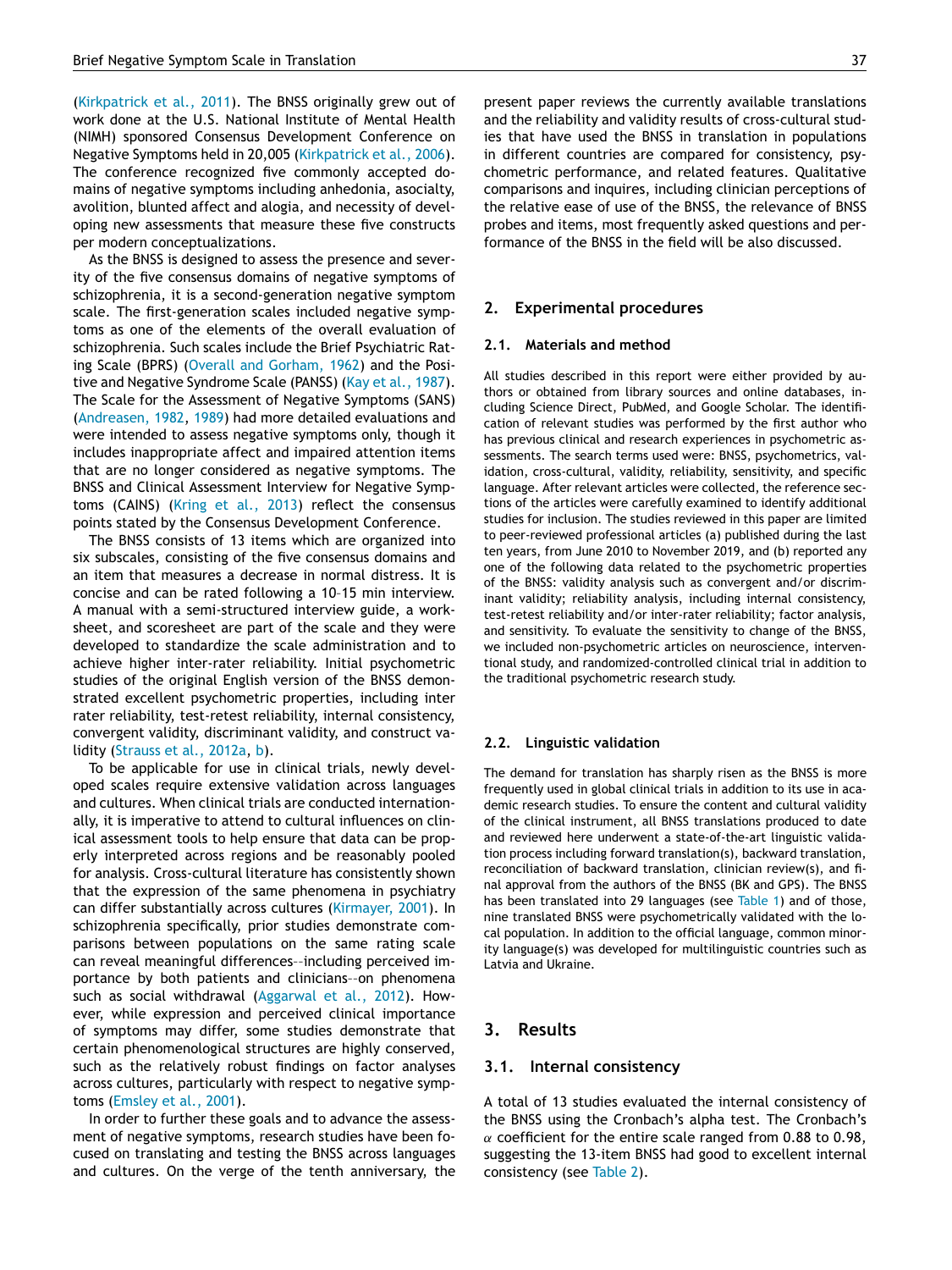| North/South America |            | <b>Western Europe</b> |            | Eastern Europe  |                  | Asia and Pacific |                        |
|---------------------|------------|-----------------------|------------|-----------------|------------------|------------------|------------------------|
| Country             | Language   | Country               | Language   | Country         | Language         | Country          | Language               |
| US                  | English*   | Czech                 | Czech      | <b>Bulgaria</b> | <b>Bulgarian</b> | China            | Chinese<br>Simplified  |
| US                  | Spanish    | <b>Denmark</b>        | Danish     | Estonia         | Estonian         | Hong Kong        | Chinese<br>Traditional |
| Brazil              | Portuguese | Netherland            | Dutch      | Estonia         | <b>Russian</b>   | Japan            | Japanese               |
|                     |            | France                | French     | Greece          | Greek            | South Korea      | Korean                 |
|                     |            | Germany               | German     | Hungary         | Hungarian        |                  |                        |
|                     |            | <b>Italy</b>          | Italian    | Latvia          | Latvian          |                  |                        |
|                     |            | Norway                | Norwegian  | Latvia          | <b>Russian</b>   |                  |                        |
|                     |            | Portugal              | Portuguese | Poland          | Polish           |                  |                        |
|                     |            | Spain                 | Spanish    | Romania         | Romanian         |                  |                        |
|                     |            |                       |            | Russia          | <b>Russian</b>   |                  |                        |
|                     |            |                       |            | Serbia          | Serbian          |                  |                        |
|                     |            |                       |            | Turkey          | Turkish          |                  |                        |
|                     |            |                       |            | Ukraine         | <b>Ukrainian</b> |                  |                        |
|                     |            |                       |            | Ukraine         | Russian          |                  |                        |

<span id="page-2-0"></span>**Table 1** Translations.

**3.2. Reliability**

The inter-rater reliability of the BNSS has proven to be strong and quite consistent across languages, with statistics ranging from 0.81–0.98 for the total score. Only four studies reported test-retest reliability coefficients. English, Spanish and Chinese BNSS demonstrated good stability  $(r = 0.81$ 0.95).

## **3.3. Convergent and discriminant validity**

US and Non-US studies reported that the BNSS total score was significantly correlated, but were not in effect redundant, with the BPRS negative symptom factor  $(r = 0.68$  to 0.83), the PANSS negative subscale  $(r = 0.42$  to 0.86), the PANSS Marder negative factor  $(r = 0.87)$ , the PANSS negative factor described by [Wallwork](#page-8-0) et al.  $(2012)$   $(r = 0.89)$ , and the SANS total score  $(r = 0.68$  to 0.88), suggesting good convergent validity with existing measures of negative symptoms (see [Table](#page-4-0) 3).

Concerning discriminant validity, low to null correlations between the BNSS total and the BPRS positive (*r* = −0.11 to  $-0.15$ ), the PANSS positive subscale ( $r = 0.09$  to 0.55), the PANSS Positive factor (*r*=−0.02), and the PANSS general  $(r = 0.13$  to 0.63) were reported. The BNSS total scores were also not strongly correlated with the Calgary Depression Scale for Schizophrenia (CDSS: [Addington](#page-7-0) et al., 1990) (*r* = −0.01 to −0.31), the Extrapyramidal Symptom Rating Scale (ESRS: Chouinard and [Margolese,](#page-7-0) 2005) ( $r = 0.22$ ), and the Simpson-Angus Extrapyramidal Side Effects Scale (SAS: [Simpson](#page-8-0) and Angus, 1970)  $(r = 0.30)$ , suggesting that these scores are not reflective of mood or extrapyramidal symptoms and the scale largely captures primary rather than secondary negative symptoms.

The BNSS total score also had a high inverse correlation with the Level of [Function](#page-7-0) Scale (LOF: Hawk et al., 1975) total score (*r* = −0.68 to −0.71), the Global Assessment of Functioning (GAF: [Frances](#page-7-0) et al., 1994) total score (*r* = −0.69), and the Personal and Social Performance Scale (PSP: [Morosini](#page-8-0) et al., 2000) total score (*r* = −0.70), suggesting negative symptoms hinder daily life functioning in individuals with Schizophrenia. These functional assessments are not designed to assess psychiatric symptomatology or cognitive dysfunctions per se, thereby they are categorized as others in [Table](#page-4-0) 3.

## **3.4. Construct validity**

To understand the factor structure of BNSS, principle component analysis, exploratory- and confirmatoryfactor analysis have been conducted. [Table](#page-5-0) 4 lists 12 studies reporting the factor structure of the BNSS. [Kirkpatrick](#page-7-0) et al. (2011) originally demonstrated construct validity of the BNSS using principal components analysis (PCA), which indicated the presence of two factors reflecting: (a) emotional expressivity and (b) motivation and pleasure that accounted for 71% of variance. Strauss et al. [\(2012b\)](#page-8-0) carried out an exploratory factor analysis (EFA) and provided further evidence for the existence of two negative symptom factors. Furthermore, using other language versions of the BNSS and the exploratory factor analysis, a similar two-dimensional structure was found in non-US psychiatric populations. However, some researchers reached a different result, with more than two dimensions [\(Garcia](#page-7-0) et al., 2015) and item 4: Lack of normal distress had a high load on avolition factor (0.61), including items 1,–8 [\(Mucci](#page-8-0) et al., 2015). These discrepancies suggested the existence of alternative structural models.

Although these exploratory factor analyses are important for generating hypotheses about dimensions in negative symptoms, confirmatory factor analysis (CFA) is required to test competing models and evaluate the underlying latent structure of BNSS rated negative symptoms (Ahmed et al., 2019). Recent CFA studies have revealed that the [five-factor](#page-7-0)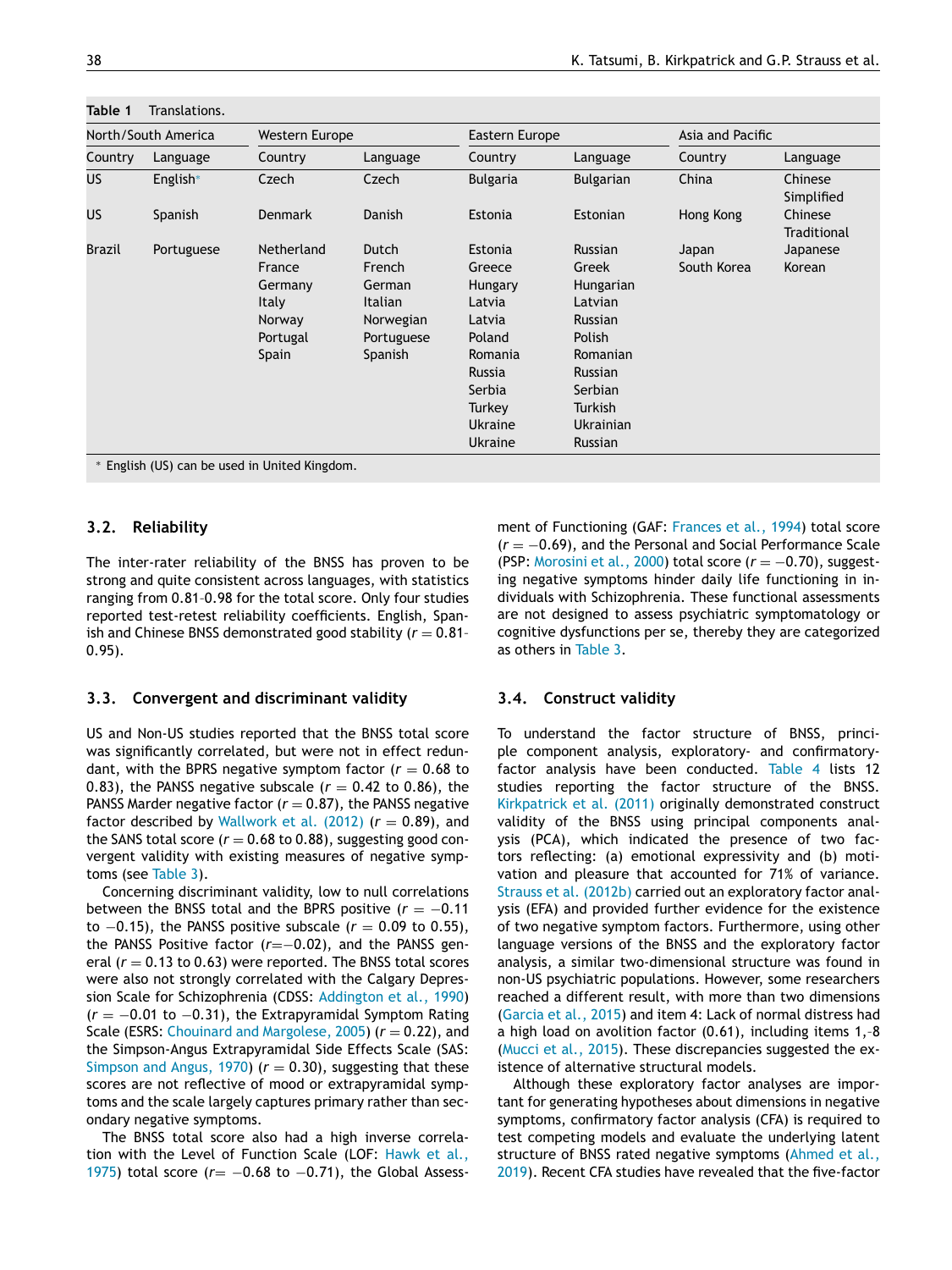| Study                                              | Language          | Country         | n               | Sample                                                                                                              | %M              | Average Age      | <b>BNSS Average</b>     | Alpha        | Inter-rater<br>reliability          | Test-retest                  |                        |
|----------------------------------------------------|-------------------|-----------------|-----------------|---------------------------------------------------------------------------------------------------------------------|-----------------|------------------|-------------------------|--------------|-------------------------------------|------------------------------|------------------------|
|                                                    |                   |                 |                 |                                                                                                                     |                 | (SD)             | values (SD)             |              |                                     | Interval                     | $r_{\rm}$              |
| Kirkpatrick et al.<br>$(2011)$ $(1)$               | English           | <b>US</b>       | 20              | Schizophrenia                                                                                                       | 80              | 48(6.6)          | 26.8 $(\pm 16.8)$       | 0.93         | ICC: 0.89-0.95<br><b>Total 0.96</b> | 1 week                       | 0.81                   |
| Strauss et al.<br>$(2012a)$ $(2)$                  | English           | US              | 100             | Schizophrenia or<br>Schizoaffective<br>disorder                                                                     | 74              | 42.2(11.1)       | 24.1(17.0)              | 0.94         | <b>NR</b>                           | 214 days on<br>average apart | 0.93                   |
| Strauss et al.<br>$(2016a)$ (3)                    | English           | <b>US</b>       | 50              | Schizophrenia                                                                                                       | 54              | 40.8(12.5)       | 15.4(14.1)              | 0.91         | <b>NR</b>                           |                              | <b>NR</b>              |
| Strauss (2016b)<br>(4)                             | English           | <b>US</b>       | 65              | Schizophrenia or<br>Schizoaffective<br>disorder                                                                     | 73.8            | 40.1(11.2)       | 23.93(15.2)             | 0.94         | <b>NR</b>                           |                              | <b>NR</b>              |
| Mane et al.<br>$(2014)$ (5)                        | Spanish           | Spain           | 20              | Schizophrenia                                                                                                       | 70              | 37.3(11.7)       | 19.79 (12.6)            | 0.98         | $ICC: 0.86 - 0.96$                  | 1 week                       | 0.95                   |
| Yao et al. (2014)<br>(6)                           | Chinese           | China           | 163             | Schizophrenia                                                                                                       | 54.6            | 45.0(7.0)        | 18.25(12.7)             | 0.93         | ICC: 0.90                           | 2-week                       | 0.82                   |
| Mucci et al.<br>$(2015)$ $(7)$                     | Italian           | Italy           | 912             | Schizophrenia                                                                                                       | 69.8            | 40.1 (10.7)      | 35.91 (17.6)            | <b>NR</b>    | ICC: 0.81-0.98                      |                              | <b>NR</b>              |
| Bischof et al.<br>$(2016)$ $(8)$                   | German            | Switzerland     | 75              | Schizophrenia or<br>Schizoaffective<br>disorder                                                                     | 74.7            | 31.5(10.9)       | 26.3(14.7)              | 0.93         | ICC: 0.87-0.97                      |                              | ${\sf NR}$             |
| Nazli (2016) (9)<br>Jang et al.<br>$(2016)$ $(10)$ | Turkish<br>Korean | Turkey<br>Korea | 75<br>78        | Schizophrenia<br>Schizophrenia,<br>Schizoaffective<br>disorder, or Psychotic<br>disorder not<br>otherwise specified | 76<br><b>NR</b> | 34.6(8.3)<br>NR  | 29.4(17.6)<br><b>NR</b> | 0.96<br>0.94 | $r = 0.98$<br>$\alpha = 0.83$       |                              | <b>NR</b><br><b>NR</b> |
| Mederios (2018)<br>(11)                            | Portuguese        | <b>Brazil</b>   | 111             | Schizophrenia                                                                                                       | <b>NR</b>       | 39.5(12)         | 32.5(15.6)              | 0.94         | ICC: 0.92                           |                              | <b>NR</b>              |
| Mederios (2019)<br>(12)                            | Portuguese        | <b>Brazil</b>   | 30 <sup>°</sup> | Schizophrenia                                                                                                       | 66.7            | 41.9(13.1)       | 28.3(11.4)              | 0.88         | <b>NR</b>                           |                              | <b>NR</b>              |
| Wójciak et al.<br>$(2019)$ $(13)$                  | Polish            | Poland          | 40              | Paranoid<br>Schizophrenia                                                                                           | 50              | 44.0 (13.0)      | 17.4(15.3)              | 0.97         | <b>NR</b>                           |                              | <b>NR</b>              |
| Gehr et al.<br>$(2019)$ $(14)$                     | Danish            | Denmark         | 19              | Schizophrenia or<br>Schizoaffective<br>disorder                                                                     | 65              | 33.1(10.8)       | <b>NR</b>               | <b>NR</b>    | ICC: 0.95                           |                              | <b>NR</b>              |
| Ang et al. (2019)<br>(15)                          | English           | Singapore       | 274             | Schizophrenia                                                                                                       | 55.5            | 40.42<br>(10.17) | 24.9 (11.88)            | 0.88         | <b>NR</b>                           |                              | <b>NR</b>              |

<span id="page-3-0"></span>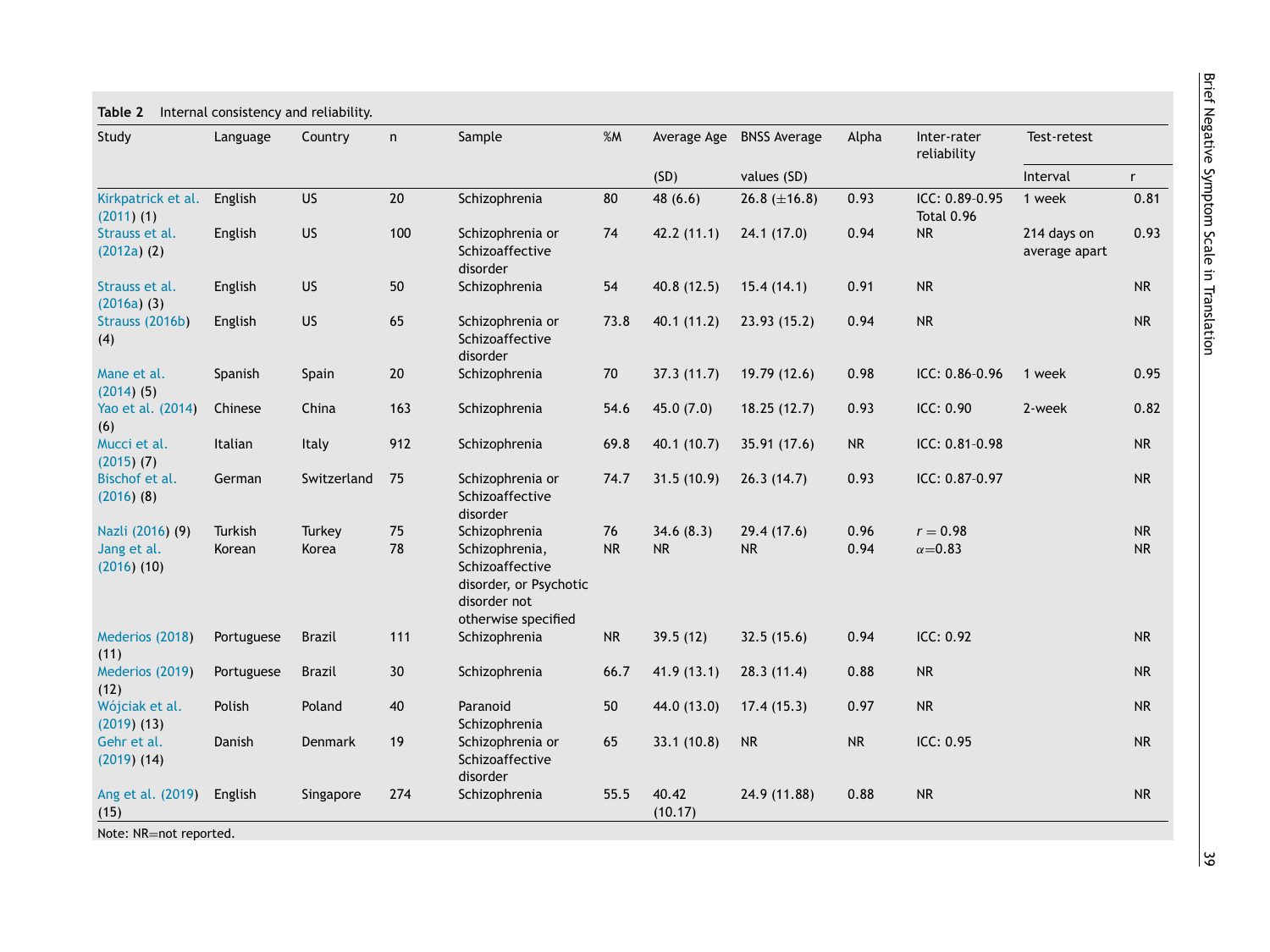<span id="page-4-0"></span>

|                          |                                   | <b>BNSS total</b> |                                               |                          |                                                                                                                             |
|--------------------------|-----------------------------------|-------------------|-----------------------------------------------|--------------------------|-----------------------------------------------------------------------------------------------------------------------------|
|                          |                                   | US                |                                               | Non-US                   |                                                                                                                             |
|                          |                                   | $r$ (range)       | $r$ (study)                                   | $r$ (range)              | $r$ (study)                                                                                                                 |
| Convergent<br>validity   | <b>BPRS</b> negative factor       | $0.68 -$<br>0.83  | $0.68***(2)$<br>$0.83***(3)$<br>$0.82***(4)$  |                          |                                                                                                                             |
|                          | PANSS negative<br>subscale        | 0.80              | $0.80***$ (1)                                 | $0.42 -$<br>0.86         | $0.74***$ (5)<br>$0.42***(6)$<br>$0.76***$ (7)<br>$0.85**$ (9)<br>$0.86***$ (13)<br>$0.81***$ (rs; 14)<br>$0.79**$ (rs; 15) |
|                          | PANSS negative factor             |                   |                                               | 0.89                     | $0.89**$ (8)                                                                                                                |
|                          | Marder negative<br>factor         |                   |                                               | 0.87                     | $0.87***$ (11)                                                                                                              |
|                          | <b>SANS total</b>                 | $0.80 -$<br>0.88  | $0.84***$ (1)<br>$0.80***(2)$<br>$0.88***(4)$ | $0.68 -$<br>0.89         | $0.68^{**}$ (5)<br>$0.77***$ (6)<br>$0.89**$ (8)<br>$0.85***$ (rs; 14)<br>$0.88**$ (rs; 15)                                 |
| Discriminant<br>validity | <b>BPRS</b><br>positive/psychosis | $-0.11-$<br>0.15  | $-0.06(2)$<br>$-0.11(3)$<br>0.15(4)           |                          |                                                                                                                             |
|                          | PANSS positive<br>subscale        | 0.09              | 0.09(1)                                       | $0.11 -$<br>0.55         | 0.16(5)<br>0.11(6)<br>$0.29*$ (9)<br>0.23(7)<br>0.29(10)<br>$0.55***$ (rs; 14)                                              |
|                          | PANSS positive factor             |                   |                                               | $-0.02$                  | $0.13*$ (14)<br>$-0.02(8)$                                                                                                  |
|                          | PANSS general                     | 0.40              | $0.40***$ (1)                                 | $0.13 -$<br>0.63         | 0.30(5)<br>0.13(6)                                                                                                          |
|                          | CDSS                              |                   |                                               | $-0.01 -$<br>0.31        | $0.63***$ (rs; 14)<br>0.28(7)<br>0.16(8)<br>$-0.01(9)$<br>$0.31*$ (rs; 14)                                                  |
|                          | <b>ESRS</b>                       |                   |                                               | 0.22                     | 0.04(15)<br>0.22(9)                                                                                                         |
| Others                   | SAS<br>PANSS total                | 0.58              | $0.58***$ (1)                                 | 0.30<br>$0.24 -$<br>0.86 | $0.30**$ (rs; 15)<br>$0.46*$ (5)<br>$0.24***(6)$<br>$0.64***$ (7)<br>$0.69***(9)$<br>$0.86***$ (13)<br>$0.74***$ (rs; 14)   |
|                          | LOF total                         | $-0.68$           | $-0.71***$ (2)                                |                          |                                                                                                                             |
|                          | GAF                               | $-0.71$           | $-0.68***$ (4)                                | $-0.69$                  | $-0.69***$ (8)                                                                                                              |
|                          | <b>PSP</b>                        |                   |                                               | $-0.48$<br>$-0.73$       | $-0.73***$ (8)<br>$-0.48***$<br>(rs; 14)                                                                                    |

Notes: \**P* < 0.05, \*\**P* < 0.01, \*\*\**P* < 0.001; rs=Spearman's correlations. Studies: (1)=[Kirkpatrick](#page-7-0) et al. (2011); (2)=[Strauss](#page-8-0) et al. (2012a); (3)=[Strauss](#page-8-0) et al. (2016a); (4)=Strauss [\(2016b\)](#page-8-0); (5)=Mane et al. [\(2014\)](#page-8-0); (6)=Yao et al. [\(2014\)](#page-8-0); (7)=Mucci et al. [\(2015\)](#page-8-0); (8)=Bischof et al. (2016); (9)=Nazli [\(2016\)](#page-8-0); (10)=Jang et al. [\(2016\)](#page-7-0); (11)=[Mederios](#page-8-0) (2018); (12)=[Mederios](#page-7-0) (2019); (13)=[Wójciak](#page-8-0) et al. (2019); (14)=Gehr et al. (2019); (15)=Ang et al. [\(2019\)](#page-7-0).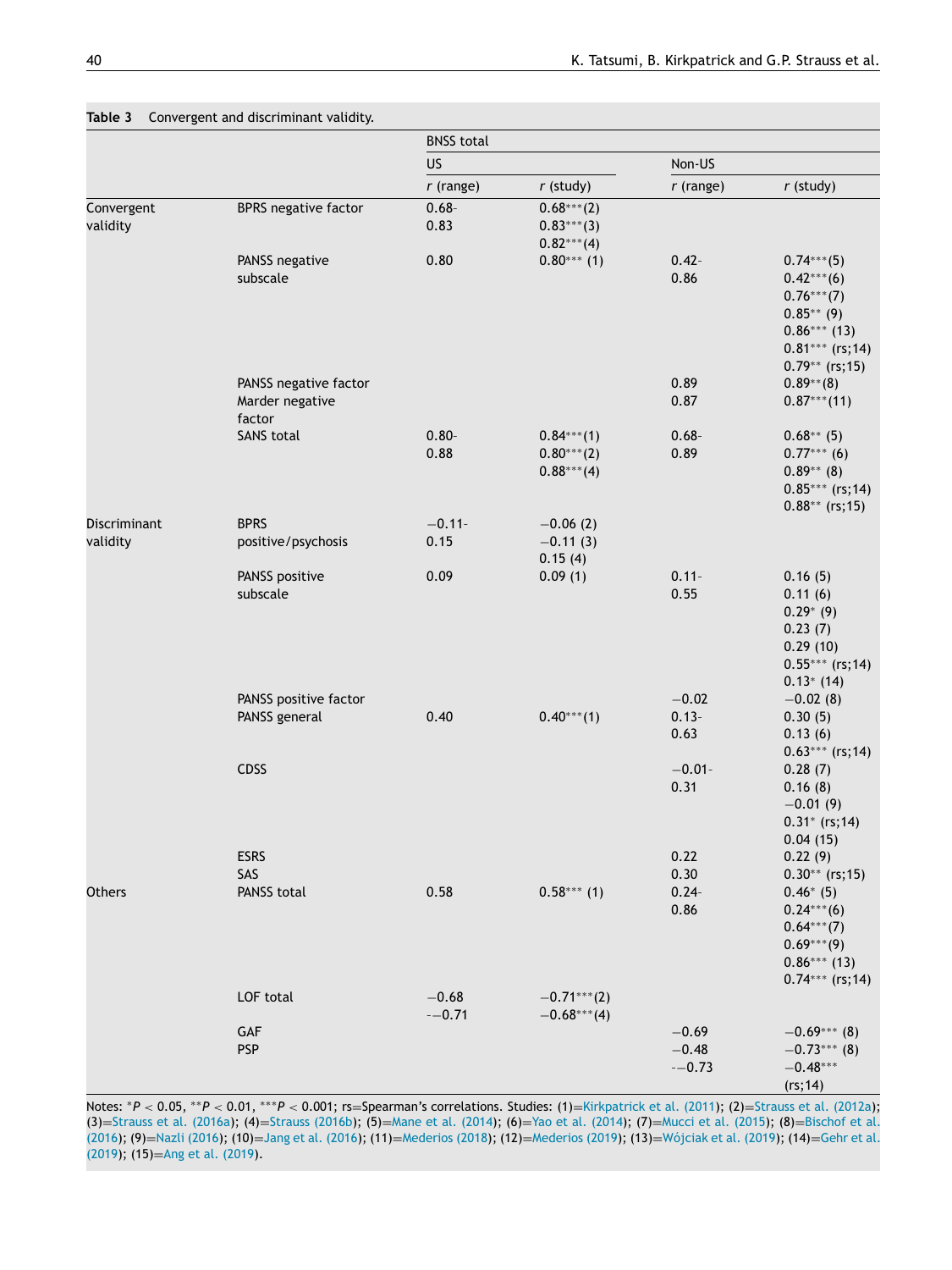<span id="page-5-0"></span>**Table 4** Construct validity.

| Study                                | Language               | Method                     | #Factors       | Factor 1                                | Factor 2                                     | Factor 3 | Factor 4  | Factor 5   |
|--------------------------------------|------------------------|----------------------------|----------------|-----------------------------------------|----------------------------------------------|----------|-----------|------------|
| Kirkpatrick et al.<br>(2011)         | English                | <b>PCA</b>                 | $\overline{2}$ | Anhedonia/<br>avolition/<br>asociality  | Emotional<br>expressivity                    |          |           |            |
| Strauss et al.<br>(2012b)            | English                | <b>EFA</b>                 | $\mathbf{2}$   | Motivation and<br>pleasure              | Emotional<br>expressivity                    |          |           |            |
| Garcia-<br>Portilla et al.<br>(2015) | Spanish                | <b>PCA</b>                 | 3              | <b>External world</b>                   | Inner world                                  | Alogia   |           |            |
| Mucci et al.<br>(2015)               | Italian                | <b>EFA</b>                 | $\overline{2}$ | Avolition                               | Poor<br>emotional<br>expression              |          |           |            |
| Yao et al. (2014)                    | Chinese                | <b>EFA</b>                 | $\mathbf{2}$   | Impairment of<br>observable<br>behavior | Impairment<br>of<br>subjective<br>experience |          |           |            |
| Nazli (2016)                         | <b>Turkish</b>         | <b>PCA</b>                 | $\overline{2}$ | Motivation and<br>pleasure              | Emotional<br>expressivity                    |          |           |            |
| Mederios (2018)                      | Portuguese<br>(Brazil) | <b>EFA</b>                 | $\overline{2}$ | Motivation and<br>Pleasure              | Emotional<br>Expressivity                    |          |           |            |
| Ahmed et al.<br>(2019)               | Multiple<br>languages* | <b>CFA</b>                 | 5              | <b>Blunted affect</b>                   | Anhedonia                                    | Alogia   | Avolition | Asociality |
| Strauss et al.<br>(2018)             | English                | <b>CFA</b>                 | 5              | <b>Blunted affect</b>                   | Anhedonia                                    | Alogia   | Avolition | Asociality |
| Ang et al. (2019)                    | English<br>(Singapore) | <b>CFA</b>                 | 5              | <b>Blunted affect</b>                   | Anhedonia                                    | Alogia   | Avolition | Asociality |
| Mucci et al.<br>(2019)               | Multiple<br>languages  | <b>CFA</b>                 | 5              | <b>Blunted affect</b>                   | Anhedonia                                    | Alogia   | Avolition | Asociality |
| Strauss et al.<br>(2019)             | Multiple<br>languages  | <b>Network</b><br>Analysis | 5              | <b>Blunted affect</b>                   | Anhedonia                                    | Alogia   | Avolition | Asociality |

Notes: PCA=principal components analysis; EFA=exploratory factor analysis; CFA=confirmatory factor analysis.

∗ The datasets used for CFA were drawn from Mucci et al. [\(2015\)](#page-8-0), Mane et al. [\(2014\)](#page-8-0), Yao et al. [\(2014\)](#page-8-0), [Bischof](#page-7-0) et al. (2016), and Strauss et al. [\(2012b\)](#page-8-0).

model with separate factors reflecting the five consensus domains and hierarchical models fit the data better than the two-factor model; these findings have been replicated across diverse languages and cultures [\(Ahmed](#page-7-0) et al., 2019; Ang et al., [2019;](#page-7-0) [Mucci](#page-8-0) et al., 2019; [Strauss](#page-8-0) et al., 2018). [Strauss](#page-8-0) et al. (2019) also replicated these findings using an alternate mathematical approach, network analysis, suggesting that the 5-factor solution is not limited to a singular mathematical approach. These findings suggest that the underlying construct of negative symptoms should no longer be considered a simple 2-dimentional construct, but rather as 5 distinct domains that serve as distinct treatment targets.

#### **3.5. Sensitivity to change**

The BNSS has shown sensitivity to change by demonstrating strong correlation with the PANSS negative symptom factor in a psychosocial intervention trial (Choi et al., [2016\)](#page-7-0), moderate to high correlations in the expected directions across time between the SANS and BNSS scores in a neurological study [\(Eisenstein](#page-7-0) et al., 2017), and factor-specific correlations (using the two-factor structure) to regional brain activation [\(Kirschner](#page-7-0) et al., 2016).

Recent findings suggested that the BNSS is sensitive to drug effects, with effect sizes comparable to established scales. The PANSS and BNSS were administered to 244 stable patients with high negative symptoms and minimal positive psychotic symptoms to investigate the efficacy and safety of MIN-101 [\(Davidson](#page-7-0) et al., 2017). In this 12-week, randomized, double-blind, placebo-controlled parallel clinical trial, improvement in the PANSS negative scale score for both doses (32 mg and 64 mg) of MIN-101 was superior to that of placebo ( $p \le 0.01$  for both doses, effect size[ES], 0.45 and 0.57, respectively). There were also statistically significant changes in the BNSS total (*P* < 0.01; ES, 0.56) for MIN-101 64 mg compared to placebo at the end of 12-weeks. A trend toward superiority was also found in the BNSS scores for MIN-101 32 mg over placebo [\(Kirkpatrick](#page-7-0) et al., 2018).

The BNSS was also used in a study investigating efficacy and safety of SEP-363856, a novel psychotropic agent with a non-D2 mechanism of action [\(Koblan](#page-7-0) et al., 2019). In this 4-week study, 245 patients with schizophrenia experiencing an acute exacerbation of psychotic symptoms (PANSS total  $> 80$ ; item score  $> 4$ ) were randomized to the treatment groups (50 or 75 mg) or placebo. Least-square (LS) mean score reduction from baseline to Week 4 was significantly greater for the treatment group when compared to placebo on the PANSS negative subscale score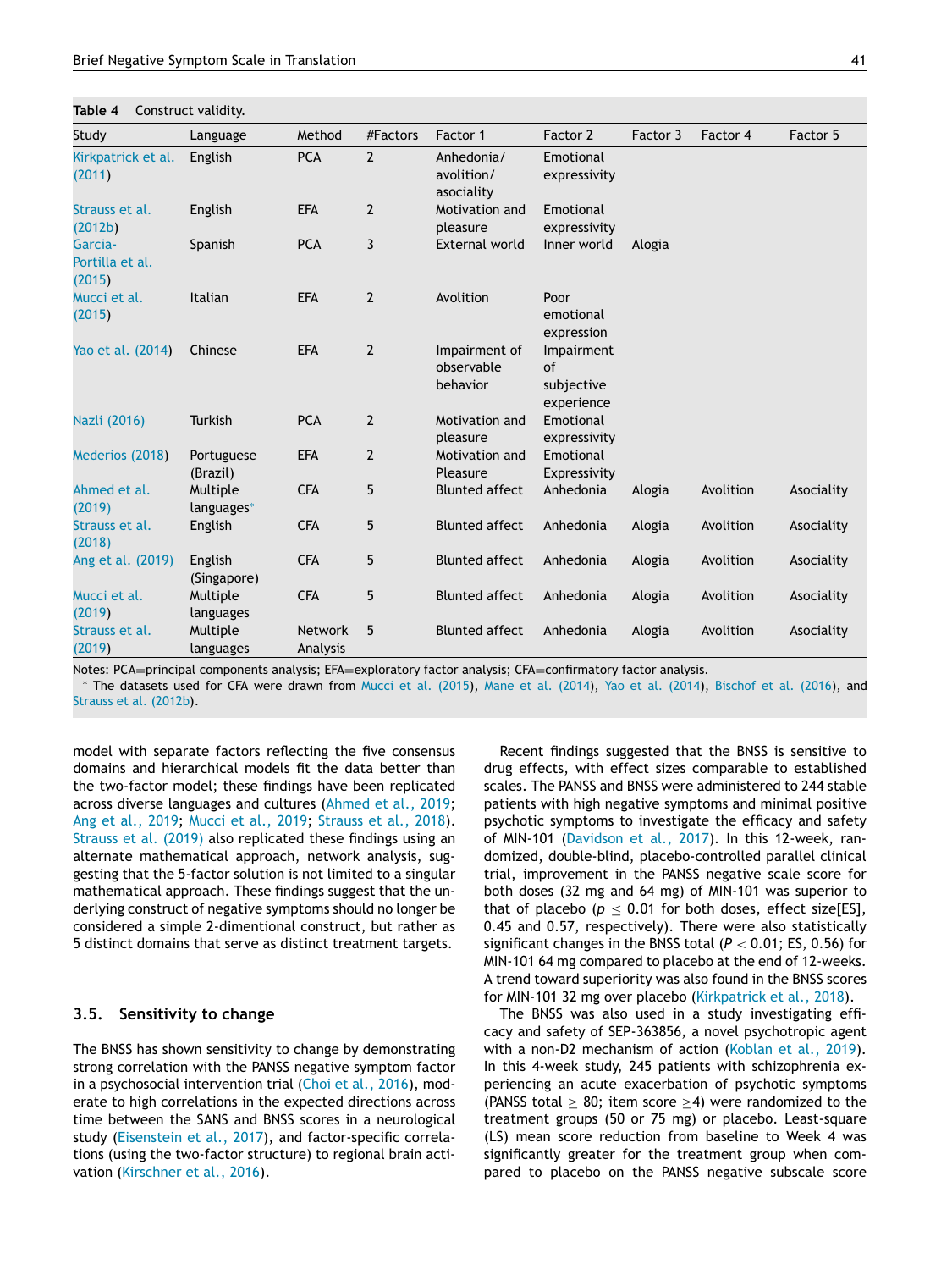(−3.1 vs. −1.6; *P* = 0.008; ES, 0.32), the BNSS total score (−7.1 vs. −2.7; *P*<0.001; ES; 0.48) and the CGI-Severity score (-1.0 vs. -0.5; *P*<0.001; ES, 0.52).

## **4. Discussion**

The present study reviewed linguistic and psychometric validation studies of the BNSS in the original English version and in translations, the results of which were all published over the last decade. These studies demonstrated that the BNSS is a multidimensional measure of negative symptoms with good to excellent internal, inter-rater and test-retest reliability and evidence of validity and sensitivity to change. Efforts are underway with linguistic and psychometric validations to further evaluate the performance of the BNSS globally (e.g. Japanese, Greek, Portuguese).

Although the BNSS demonstrated satisfactory reliability across cultures, the Brazilian BNSS yielded a relatively smaller Cronbach's alpha when compared to other language versions. The difference in value seem to be due to the smaller sample size since the larger value was found when the sample size increased. Similarly, the reliability of the English BNSS was weaker when it was administered in the English-speaking Asian population, compared to the US population (Ang et al., [2019\)](#page-7-0). This may be attributable to the lager sample size or cultural differences.

It is also worth noting that the Danish BNSS had moderate relationships with PANSS positive and general subscales  $(r = 0.55$  and 0.63, respectively), in contrast to the other versions of the BNSS. The author suggested that this is mostly likely due to the inclusion of acutely psychotic patients, and this stems from negative symptom secondary to positive symptoms [\(Gehr](#page-7-0) et al., 2019). The other validation studies reviewed in this report only included in- and outpatients whose symptoms were mild to moderate and clinically stable.

The latent structure of the BNSS can be best described as multi-dimensional, consisting of the five domains identified in the NIMH consensus conference: anhedonia, avolition, asociality, alogia, and blunted affect. This structure appears consistent across diverse cultures and languages. Those who train raters in the BNSS should emphasize the need to be careful to rate each BNSS item separately without being unduly influenced by other item scores to avoid a halo effect. Each subscale as well as internal experience and external behavior of avolition and asociality items may have different correlates, and may impact on a person's function in different ways. Furthermore, new treatments may need to target and focus each domain separately rather than the two broader factors identified be EFA.

In addition to quantitative results from the included studies, we collected qualitative reports from the field. The brevity and simplicity of the interview language and structure was perceived as valuable by both clinicians and patients. Qualitative reports also revealed subtle differences in ratings across languages and cultures, specifically when evaluating scores for training patient videos utilized in the network. Italian BNSS raters reported "cultural differences (for) ratings attributed to US patients on the anhedonia subscale and on items 10 and 11 (vocal expression and expressive gestures)" with average differences of approximately 1 point from the consensus scores that were established by US clinicians. Such a difference might become important in a multicultural trial, but the presence of control subjects (for instance patients taking a placebo rather than an active drug in a randomized trial) should mitigate any impact on validity.

There are a few common inquiries raised by the raters of the BNSS. For example, the manual states that Item 1 is rated based on the *most* intense pleasure the subject experienced, not on the most representative pleasure. This does not mean the rater should rate the item based on a single activity that the patient immensely enjoyed. The procedure for item 1 involves considering the intensity of pleasure reported over the past week for the four domains: physical, social, recreational, work/school. Each domain is considered when making the rating.

While the quantitative results showed that the raters from different countries demonstrated good to excellent inter-rater reliability, the rater training is pivotal to clinicians' understanding of administration procedures and scoring convention. The authors of this study constructed a frequently asked questions document. Along with the manual, this document may further help standardize the use of the BNSS in cross-cultural studies.

Limitations to this study were the inclusion of a relatively small number of studies and the majority of studies reviewed in this paper are designed to examine psychometric or other properties of the BNSS on a selected population - clinically stable patients. These limitations restrict the applicability and generalizability of their reliability findings to the whole population of schizophrenia patients and to ordinary and cross-cultural clinical settings. Conducting the BNSS validation study on acute psychosis and treatment-resistant schizophrenia patients may reveal undiscovered aspects of the BNSS and help understand the relationship between positive and negative symptoms. As more data on the reliability of the BNSS becomes available, the reliability generalization meta-analysis on reliability including internal consistency, inter-rater and testretest reliability should be conducted to examine the variability of reported estimates and estimate the average reliability of the scores of the BNSS. Furthermore, the minimal clinically important difference (MCID) in the BNSS has not been investigated. This is another area that should be addressed. It would be also helpful for the interpretation of future cross-cultural studies to have normative data, in both people with psychotic disorders and those without such a disorder. This would be an expensive and formidable undertaking.

To date, the results from research studies conducted in different part of the world demonstrated that the BNSS is suitable to assess negative symptoms of schizophrenia in cross-cultural contexts. The BNSS is well positioned to capture change in negative symptoms for both psychosocial and pharmacologic intervention trials.

#### **Role of the funding source**

This study is not funded.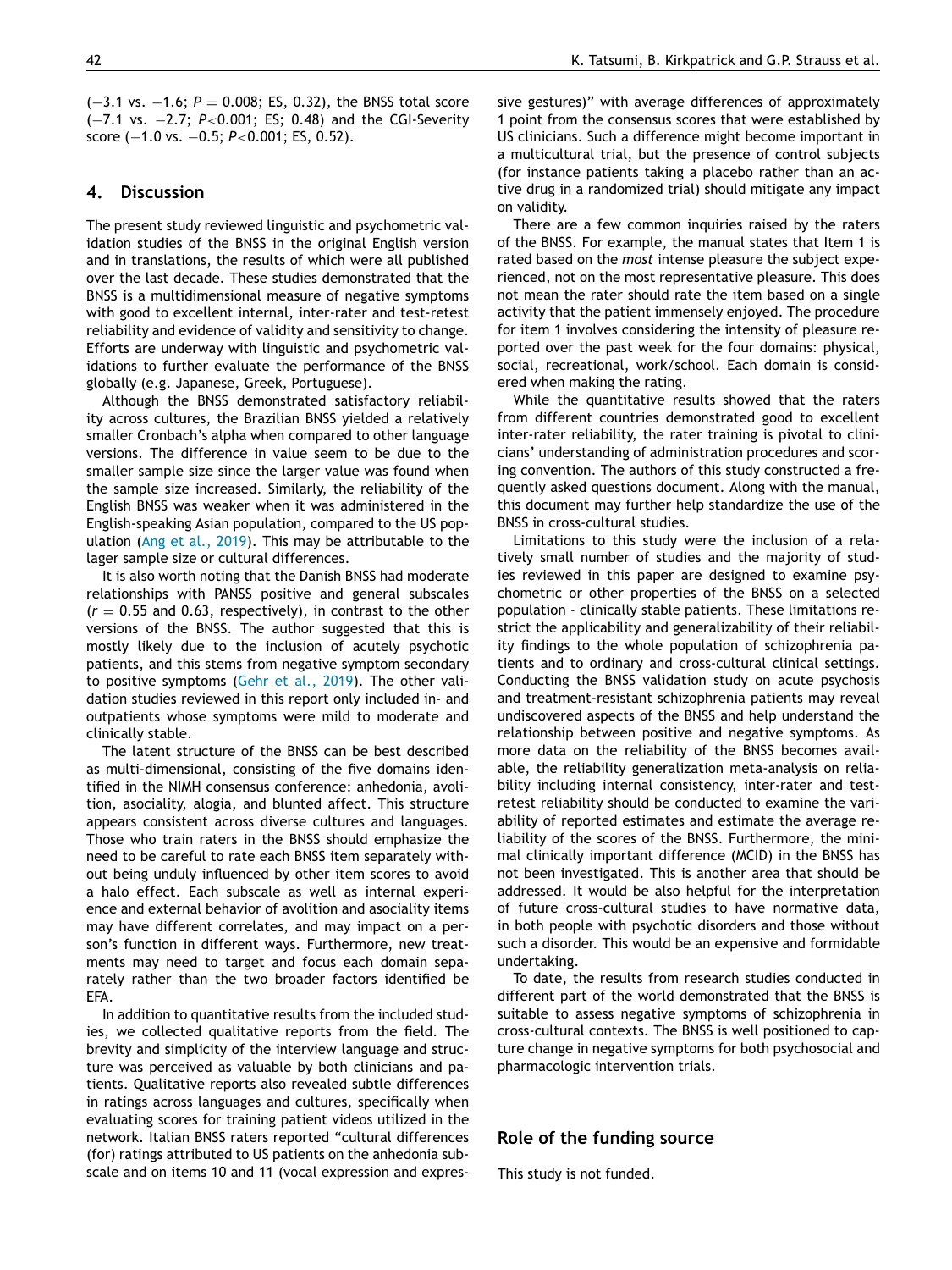## <span id="page-7-0"></span>**Conflict of interest**

Kazunori Tatsumi and Dr. Mark Opler are employees of WCG MedAvante-ProPhase LLC, New York, NY, which is licensed to provide the BNSS and provides training on its use. Dr. Kirkpatrick and Dr. Strauss receive licensing royalties and travel support from [WCG](http://dx.doi.org/10.13039/100005990) MedAvante-ProPhase for use of the Brief Negative Symptom Scale (BNSS) by for-profit groups; these fees are donated the Brain and behavior Research Foundation. Dr. Kirkpatrick has also received consulting fees and travel support from [Genentech/](http://dx.doi.org/10.13039/100004328)Roche, from WCG MedAvante-ProPhase LLC, consulting fees from anonymized pharmaceutical companies through Decision Resources, Inc. and from an investment capital company through Guideposts. Dr. Kirkpatrick also receives fees from Walsh Medical Media for editorial services, and received fees for editorial services from Physicians Postgraduate Press, Inc. Dr. Strauss has consulted or received speaking honorarium from Minerva Neurosciences, Lundbeck, and Acadia. There are no other conflicts of interest to report.

## **CRediT authorship contribution statement**

**Kazunori Tatsumi:** Writing - review & editing. **Gregory P. Strauss:** Writing - review & editing. **Mark Opler:** Conceptualization, Writing - review & editing.

## **Acknowledgements**

The authors would like to thank Ms. Gianna Capodilupo and Ms. Vanitha Krishna for their operational assistance in the translation of the BNSS.

#### **References**

- [Addington,](http://refhub.elsevier.com/S0924-977X(20)30043-2/sbref0001) D., [Addington,](http://refhub.elsevier.com/S0924-977X(20)30043-2/sbref0001) J., [Schissel,](http://refhub.elsevier.com/S0924-977X(20)30043-2/sbref0001) B., 1990. A depression rating scale for [schizophrenics.](http://refhub.elsevier.com/S0924-977X(20)30043-2/sbref0001) Schizophr. Res. 3, 247–251.
- [Ahmed,](http://refhub.elsevier.com/S0924-977X(20)30043-2/sbref0002) A.O., [Kirkpatrick,](http://refhub.elsevier.com/S0924-977X(20)30043-2/sbref0002) B., [Galderisi,](http://refhub.elsevier.com/S0924-977X(20)30043-2/sbref0002) S., [Mucci,](http://refhub.elsevier.com/S0924-977X(20)30043-2/sbref0002) A., [Rossi,](http://refhub.elsevier.com/S0924-977X(20)30043-2/sbref0002) A., [Bertolino,](http://refhub.elsevier.com/S0924-977X(20)30043-2/sbref0002) A., [Rocca,](http://refhub.elsevier.com/S0924-977X(20)30043-2/sbref0002) P., [Maj,](http://refhub.elsevier.com/S0924-977X(20)30043-2/sbref0002) M., [Kaiser,](http://refhub.elsevier.com/S0924-977X(20)30043-2/sbref0002) S., [Bischof,](http://refhub.elsevier.com/S0924-977X(20)30043-2/sbref0002) M., [Hartmann-Riemer,](http://refhub.elsevier.com/S0924-977X(20)30043-2/sbref0002) M.N., [Kirschner,](http://refhub.elsevier.com/S0924-977X(20)30043-2/sbref0002) M., [Schneider,](http://refhub.elsevier.com/S0924-977X(20)30043-2/sbref0002) K., Garcia-Portilla, M.P., [Mane,](http://refhub.elsevier.com/S0924-977X(20)30043-2/sbref0002) A., [Bernardo,](http://refhub.elsevier.com/S0924-977X(20)30043-2/sbref0002) M., [Fernandez-Egea,](http://refhub.elsevier.com/S0924-977X(20)30043-2/sbref0002) E., [Jiefeng,](http://refhub.elsevier.com/S0924-977X(20)30043-2/sbref0002) C., [Jing,](http://refhub.elsevier.com/S0924-977X(20)30043-2/sbref0002) Y., [Shuping,](http://refhub.elsevier.com/S0924-977X(20)30043-2/sbref0002) T., [Gold,](http://refhub.elsevier.com/S0924-977X(20)30043-2/sbref0002) J.M., [Allen,](http://refhub.elsevier.com/S0924-977X(20)30043-2/sbref0002) D.N., [Strauss,](http://refhub.elsevier.com/S0924-977X(20)30043-2/sbref0002) G.P., 2019. Cross-cultural validation of the 5-factor structure of negative symptoms in [schizophrenia.](http://refhub.elsevier.com/S0924-977X(20)30043-2/sbref0002) Schizophr. Bull. 45 (2), 305–314.
- [Aggarwal,](http://refhub.elsevier.com/S0924-977X(20)30043-2/sbref0003) N.K., [Zhang,](http://refhub.elsevier.com/S0924-977X(20)30043-2/sbref0003) X.Y., [Stefanovics,](http://refhub.elsevier.com/S0924-977X(20)30043-2/sbref0003) E., [Chen,](http://refhub.elsevier.com/S0924-977X(20)30043-2/sbref0003) D.C., Xiu, [M.H.,](http://refhub.elsevier.com/S0924-977X(20)30043-2/sbref0003) [Xu,](http://refhub.elsevier.com/S0924-977X(20)30043-2/sbref0003) K., [Rosenheck,](http://refhub.elsevier.com/S0924-977X(20)30043-2/sbref0003) R.A., 2012. Rater evaluations for psychiatric instruments and cultural [differences:](http://refhub.elsevier.com/S0924-977X(20)30043-2/sbref0003) the positive and negative syndrome scale in China and the United States. J. Nerv. Ment. Dis. 200 (9), 814–820.
- [Andreasen,](http://refhub.elsevier.com/S0924-977X(20)30043-2/sbref0004) N.C., 1982. Negative symptoms in [schizophrenia.](http://refhub.elsevier.com/S0924-977X(20)30043-2/sbref0004) definition and reliability. Arch. Gen. Psychiatry 39 (7), 784–788.
- [Andreasen,](http://refhub.elsevier.com/S0924-977X(20)30043-2/sbref0005) N.C., 1989. The scale for the assessment of negative symptoms (SANS): conceptual and theoretical [foundations.](http://refhub.elsevier.com/S0924-977X(20)30043-2/sbref0005) Br. J. Psychiatry Suppl. 7, 49–58.
- Ang, [M.S.,](http://refhub.elsevier.com/S0924-977X(20)30043-2/sbref0006) [Rekhi,](http://refhub.elsevier.com/S0924-977X(20)30043-2/sbref0006) G., [Lee,](http://refhub.elsevier.com/S0924-977X(20)30043-2/sbref0006) J., 2019. Validation of the brief negative symptom scale in its association with [functioning.](http://refhub.elsevier.com/S0924-977X(20)30043-2/sbref0006) Schizophr. Res. 208, 97–104.
- [Bischof,](http://refhub.elsevier.com/S0924-977X(20)30043-2/sbref0007) M., [Obermann,](http://refhub.elsevier.com/S0924-977X(20)30043-2/sbref0007) C., [Hartmann,](http://refhub.elsevier.com/S0924-977X(20)30043-2/sbref0007) M.N., [Hager,](http://refhub.elsevier.com/S0924-977X(20)30043-2/sbref0007) O.M., [Kirschner,](http://refhub.elsevier.com/S0924-977X(20)30043-2/sbref0007) M., [Kluge,](http://refhub.elsevier.com/S0924-977X(20)30043-2/sbref0007) A., [Strauss,](http://refhub.elsevier.com/S0924-977X(20)30043-2/sbref0007) G.P., [Kaiser,](http://refhub.elsevier.com/S0924-977X(20)30043-2/sbref0007) S., 2016. The brief negative symptom scale: validation of the German translation and convergent validity with self-rated anhedonia and ob[server-rated](http://refhub.elsevier.com/S0924-977X(20)30043-2/sbref0007) apathy. BMC Psychiatry 16, 415.
- [Choi,](http://refhub.elsevier.com/S0924-977X(20)30043-2/sbref0008) K.H., [Jaekal,](http://refhub.elsevier.com/S0924-977X(20)30043-2/sbref0008) E., Lee, [G.Y.,](http://refhub.elsevier.com/S0924-977X(20)30043-2/sbref0008) 2016. Motivational and behavioral activation as an adjunct to psychiatric rehabilitation for mild to moderate negative symptoms in individuals with schizophrenia: a [proof-of-concept](http://refhub.elsevier.com/S0924-977X(20)30043-2/sbref0008) pilot study. Front Psychol. 14 (7), 1759.
- [Chouinard,](http://refhub.elsevier.com/S0924-977X(20)30043-2/sbref0009) G., [Margolese,](http://refhub.elsevier.com/S0924-977X(20)30043-2/sbref0009) H.C., 2005. Manual for the [extrapyrami](http://refhub.elsevier.com/S0924-977X(20)30043-2/sbref0009)dal symptom rating scale (ESRS). Schizophr. Res. 76, 247–265.
- [Davidson,](http://refhub.elsevier.com/S0924-977X(20)30043-2/sbref0010) M., [Saoud,](http://refhub.elsevier.com/S0924-977X(20)30043-2/sbref0010) J., [Staner,](http://refhub.elsevier.com/S0924-977X(20)30043-2/sbref0010) C., [Noel,](http://refhub.elsevier.com/S0924-977X(20)30043-2/sbref0010) N., [Luthringer,](http://refhub.elsevier.com/S0924-977X(20)30043-2/sbref0010) E., [Werner,](http://refhub.elsevier.com/S0924-977X(20)30043-2/sbref0010) S., [Reilly,](http://refhub.elsevier.com/S0924-977X(20)30043-2/sbref0010) J., 2017. Efficacy and safety of MIN-101: a 12-Week randomized, double-blind, [placebo-controlled](http://refhub.elsevier.com/S0924-977X(20)30043-2/sbref0010) trial of a new drug in development for the treatment of negative symptoms in schizophrenia. Am. J. Psychiatry 174, 1195–1202.
- [Emsley,](http://refhub.elsevier.com/S0924-977X(20)30043-2/sbref0011) R.A., [Niehaus,](http://refhub.elsevier.com/S0924-977X(20)30043-2/sbref0011) D.J., [Mbanga,](http://refhub.elsevier.com/S0924-977X(20)30043-2/sbref0011) N.I., [Oosthuizen,](http://refhub.elsevier.com/S0924-977X(20)30043-2/sbref0011) P.P., [Stein,](http://refhub.elsevier.com/S0924-977X(20)30043-2/sbref0011) D.J., [Maritz,](http://refhub.elsevier.com/S0924-977X(20)30043-2/sbref0011) J.S., [Pimstone,](http://refhub.elsevier.com/S0924-977X(20)30043-2/sbref0011) S.N., [Hayden,](http://refhub.elsevier.com/S0924-977X(20)30043-2/sbref0011) M.R., Laurent, C., [Deleuze,](http://refhub.elsevier.com/S0924-977X(20)30043-2/sbref0011) J.F., [Mallet,](http://refhub.elsevier.com/S0924-977X(20)30043-2/sbref0011) J., 2001. The factor structure for positive and negative symptoms in South African Xhosa patients with [schizophrenia.](http://refhub.elsevier.com/S0924-977X(20)30043-2/sbref0011) Schizophr. Res. 47 (2–3), 149–157.
- [Eisenstein,](http://refhub.elsevier.com/S0924-977X(20)30043-2/sbref0012) S.A., [Bogdan,](http://refhub.elsevier.com/S0924-977X(20)30043-2/sbref0012) R., [Chen,](http://refhub.elsevier.com/S0924-977X(20)30043-2/sbref0012) L., [Moerlein,](http://refhub.elsevier.com/S0924-977X(20)30043-2/sbref0012) S.M., [Black,](http://refhub.elsevier.com/S0924-977X(20)30043-2/sbref0012) K.J., [Perlmutter,](http://refhub.elsevier.com/S0924-977X(20)30043-2/sbref0012) J.S., [Hershey,](http://refhub.elsevier.com/S0924-977X(20)30043-2/sbref0012) T., [Barch,](http://refhub.elsevier.com/S0924-977X(20)30043-2/sbref0012) D.M., 2017. Preliminary evidence that negative symptom severity relates to multi locus genetic profile for dopamine signaling capacity and D2 receptor binding in healthy controls and in [schizophrenia.](http://refhub.elsevier.com/S0924-977X(20)30043-2/sbref0012) J. Psychiatr. Res. 86, 9–17.
- [Frances,](http://refhub.elsevier.com/S0924-977X(20)30043-2/sbref0013) A., [Pincus,](http://refhub.elsevier.com/S0924-977X(20)30043-2/sbref0013) H.A., [First,](http://refhub.elsevier.com/S0924-977X(20)30043-2/sbref0013) M.B., 1994. Global assessment of functioning scale (GAF). Diagnostic and Statistical Manual of Mental Disorders, fourth ed. American Psychiatric Association, [Washington.](http://refhub.elsevier.com/S0924-977X(20)30043-2/sbref0013)
- [Garcia-Portilla,](http://refhub.elsevier.com/S0924-977X(20)30043-2/sbref0014) M.P., [Garcia-Alvarez,](http://refhub.elsevier.com/S0924-977X(20)30043-2/sbref0014) L.G., [Mane,](http://refhub.elsevier.com/S0924-977X(20)30043-2/sbref0014) A., Garcia-Rizo, C., [Sugranyes,](http://refhub.elsevier.com/S0924-977X(20)30043-2/sbref0014) G., [Berge,](http://refhub.elsevier.com/S0924-977X(20)30043-2/sbref0014) D., [Bernardo,](http://refhub.elsevier.com/S0924-977X(20)30043-2/sbref0014) M., Fernandez-Egea, E., [Bobes,](http://refhub.elsevier.com/S0924-977X(20)30043-2/sbref0014) J., 2015. The negative syndrome of schizophrenia: [three-underlying](http://refhub.elsevier.com/S0924-977X(20)30043-2/sbref0014) components are better than two. Schizophr. Res. 166, 115–118.
- [Gehr,](http://refhub.elsevier.com/S0924-977X(20)30043-2/sbref0015) J., [Glenthøj,](http://refhub.elsevier.com/S0924-977X(20)30043-2/sbref0015) B., [Ødegaard](http://refhub.elsevier.com/S0924-977X(20)30043-2/sbref0015) Nielsen, M., 2019. Validation of the Danish version of the brief negative symptom scale. Nord. J. [Psychiatry](http://refhub.elsevier.com/S0924-977X(20)30043-2/sbref0015) 73 (7), 425–432.
- [Hawk,](http://refhub.elsevier.com/S0924-977X(20)30043-2/sbref0016) A.B., [Carpenter,](http://refhub.elsevier.com/S0924-977X(20)30043-2/sbref0016) W.T., [Strauss,](http://refhub.elsevier.com/S0924-977X(20)30043-2/sbref0016) J.S., 1975. Diagnostic criteria and five-year outcome in [schizophrenia:](http://refhub.elsevier.com/S0924-977X(20)30043-2/sbref0016) a report from the international pilot study of schizophrenia. Arch. Gen. Psychiatry 32, 343–347.
- [Jang,](http://refhub.elsevier.com/S0924-977X(20)30043-2/sbref0017) S., [Choi,](http://refhub.elsevier.com/S0924-977X(20)30043-2/sbref0017) H., [Park,](http://refhub.elsevier.com/S0924-977X(20)30043-2/sbref0017) S., [Jaekal,](http://refhub.elsevier.com/S0924-977X(20)30043-2/sbref0017) E., [Lee,](http://refhub.elsevier.com/S0924-977X(20)30043-2/sbref0017) G., [Cho,](http://refhub.elsevier.com/S0924-977X(20)30043-2/sbref0017) Y., [Choi,](http://refhub.elsevier.com/S0924-977X(20)30043-2/sbref0017) K., 2016. A two-factor model better explains [heterogeneity](http://refhub.elsevier.com/S0924-977X(20)30043-2/sbref0017) in negative symptoms: evidence from the positive and negative syndrome scale. Front. Psychol. 7, 707.
- Kay, [S.R.,](http://refhub.elsevier.com/S0924-977X(20)30043-2/sbref0018) [Fiszbein,](http://refhub.elsevier.com/S0924-977X(20)30043-2/sbref0018) A., [Opler,](http://refhub.elsevier.com/S0924-977X(20)30043-2/sbref0018) L.A., 1987. The positive and negative syndrome scale (PANSS) for [schizophrenia.](http://refhub.elsevier.com/S0924-977X(20)30043-2/sbref0018) Schizophr. Bull. 13 (2), 261–276.
- [Kirkpatrick,](http://refhub.elsevier.com/S0924-977X(20)30043-2/sbref0019) B., [Fenton,](http://refhub.elsevier.com/S0924-977X(20)30043-2/sbref0019) W.S., [Carpenter](http://refhub.elsevier.com/S0924-977X(20)30043-2/sbref0019) Jr., W.T., [Marder,](http://refhub.elsevier.com/S0924-977X(20)30043-2/sbref0019) S.R., 2006. The [Nimh-Matrics](http://refhub.elsevier.com/S0924-977X(20)30043-2/sbref0019) consensus statement on negative symptoms. Schizophr. Bull. 32 (2), 214–219.
- [Kirkpatrick,](http://refhub.elsevier.com/S0924-977X(20)30043-2/sbref0020) B., [Strauss,](http://refhub.elsevier.com/S0924-977X(20)30043-2/sbref0020) G.P., [Nguyen,](http://refhub.elsevier.com/S0924-977X(20)30043-2/sbref0020) L., [Fischer,](http://refhub.elsevier.com/S0924-977X(20)30043-2/sbref0020) B.A., [Daniel,](http://refhub.elsevier.com/S0924-977X(20)30043-2/sbref0020) D.G., [Cienfuegos,](http://refhub.elsevier.com/S0924-977X(20)30043-2/sbref0020) A., [Marder,](http://refhub.elsevier.com/S0924-977X(20)30043-2/sbref0020) S.R., 2011. The brief negative symptom scale: [psychometric](http://refhub.elsevier.com/S0924-977X(20)30043-2/sbref0020) properties. Schizophr. Bull. 37, 300–305.
- [Kirkpatrick,](http://refhub.elsevier.com/S0924-977X(20)30043-2/sbref0021) B., [Saoud,](http://refhub.elsevier.com/S0924-977X(20)30043-2/sbref0021) J.B., [Strauss,](http://refhub.elsevier.com/S0924-977X(20)30043-2/sbref0021) G.P., [Ahmed,](http://refhub.elsevier.com/S0924-977X(20)30043-2/sbref0021) A.O., Tatsumi, K., [Opler,](http://refhub.elsevier.com/S0924-977X(20)30043-2/sbref0021) M., [Luthringer,](http://refhub.elsevier.com/S0924-977X(20)30043-2/sbref0021) R., [Davidson,](http://refhub.elsevier.com/S0924-977X(20)30043-2/sbref0021) D., 2018. The brief negative symptom scale (BNSS): sensitivity to treatment effects. Schizophr. Res. 197, 269–273.
- [Kirmayer,](http://refhub.elsevier.com/S0924-977X(20)30043-2/sbref0022) L.J., 2001. Cultural variations in the clinical [presentation](http://refhub.elsevier.com/S0924-977X(20)30043-2/sbref0022) of depression and anxiety: implications for diagnosis and treatment. J. Clin. Psychiatry 62 (Supp 13), 22–28 discussion 29-30.
- [Kirschner,](http://refhub.elsevier.com/S0924-977X(20)30043-2/sbref0023) M., [Hager,](http://refhub.elsevier.com/S0924-977X(20)30043-2/sbref0023) O.M., [Bischof,](http://refhub.elsevier.com/S0924-977X(20)30043-2/sbref0023) M., [Hartmann,](http://refhub.elsevier.com/S0924-977X(20)30043-2/sbref0023) M.N., [Kluge,](http://refhub.elsevier.com/S0924-977X(20)30043-2/sbref0023) A., [Seifritz,](http://refhub.elsevier.com/S0924-977X(20)30043-2/sbref0023) E., [Tobler,](http://refhub.elsevier.com/S0924-977X(20)30043-2/sbref0023) P.N., [Kaiser,](http://refhub.elsevier.com/S0924-977X(20)30043-2/sbref0023) S., 2016. Ventral striatal hypoactivation is associated with apathy but not diminished expression in patients with [schizophrenia.](http://refhub.elsevier.com/S0924-977X(20)30043-2/sbref0023) J. Psychiatry Neurosci. 41 (3), 152–161.
- [Koblan,](http://refhub.elsevier.com/S0924-977X(20)30043-2/sbref0024) K., [Hopkins,](http://refhub.elsevier.com/S0924-977X(20)30043-2/sbref0024) S., [Justine,](http://refhub.elsevier.com/S0924-977X(20)30043-2/sbref0024) K., [Cheng,](http://refhub.elsevier.com/S0924-977X(20)30043-2/sbref0024) H., [Goldman,](http://refhub.elsevier.com/S0924-977X(20)30043-2/sbref0024) R., [Loebel,](http://refhub.elsevier.com/S0924-977X(20)30043-2/sbref0024) A., 2019. Efficacy and Safety of SEP-363856, a Novel Psychotropic Agent With a Non-D2 Mechanism of Action, in the Treatment of [Schizophrenia:](http://refhub.elsevier.com/S0924-977X(20)30043-2/sbref0024) A 4-Week, Randomized, Placebo–